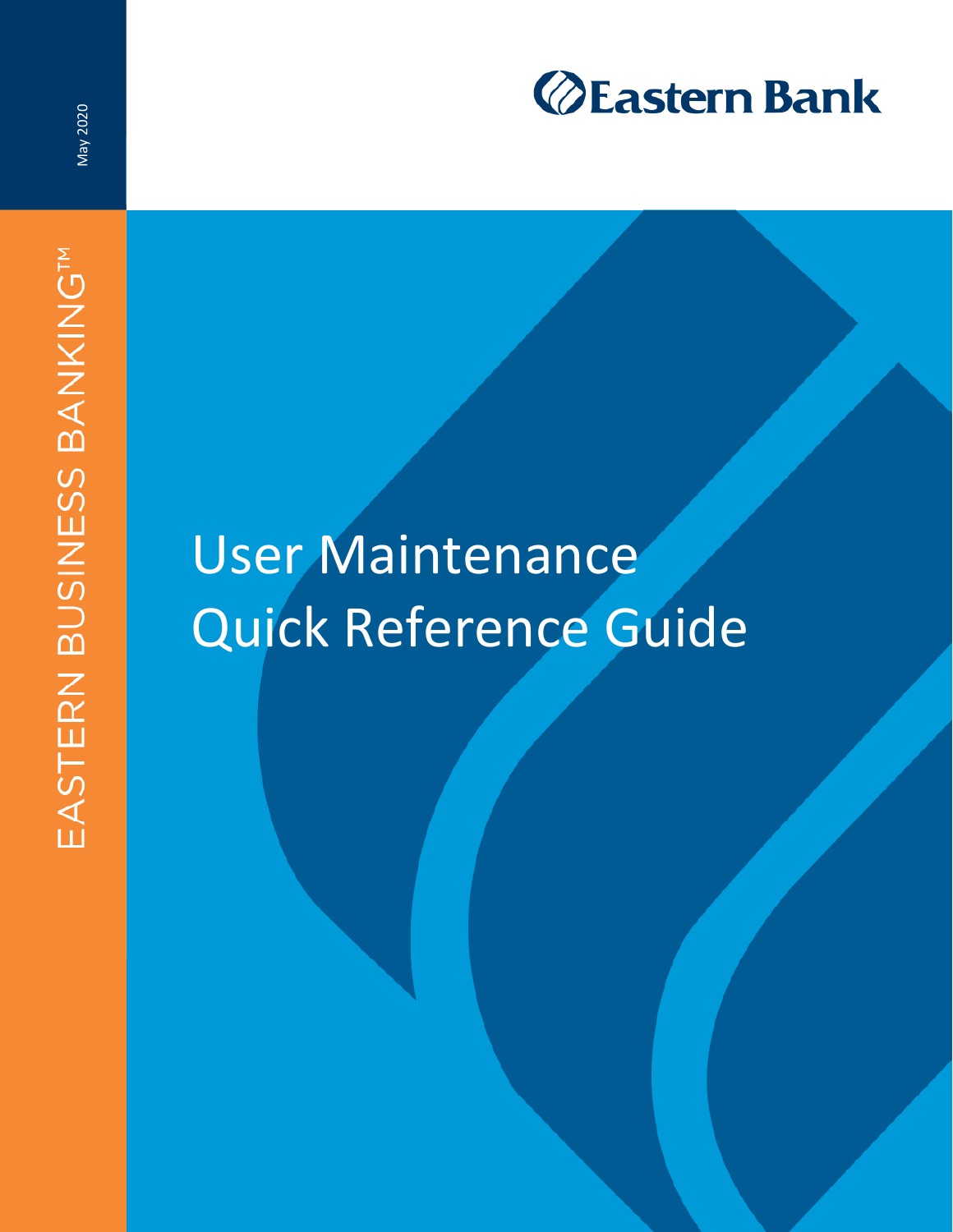## **USER MAINTENANCE**

You can manage users from the **User Maintenance** widget. The widget allows you to add, view, modify, and delete users as well as maintain the features and functions that users have access to.

#### **ADDING A USER**

**1.** From the **User Maintenance** widget, click **Add New User**. If the User Maintenance widget is not visible, use the Add Widgets drop-down to select it and add to the bottom of your workspace.

|               | User Maintenance    |  |
|---------------|---------------------|--|
|               | <b>Add New User</b> |  |
| <b>Filter</b> | Select fields       |  |

- **2.** Enter a **User ID**.
- **3.** Enter a **User Name**.
- **4.** Enter the user **Email** address.
- **5.** (optional) Enter a **Business Phone** Number.
- **6.** (optional) Enter a **Mobile Phone Number**, if applicable.
- **7.** Select the user's **Time Zone**.
- **8.** Check the **Mobile User** box if you want this user to be able to use the mobile app.
- **9.** Enter a temporary **Password**.
- **10.** Enter the password again in the **Repeat New Password** text box.

| User Info                                          |                                           |                            |
|----------------------------------------------------|-------------------------------------------|----------------------------|
| * User ID                                          | * Email                                   |                            |
| ASUMMER1                                           | august.summer@xyzcorpora                  |                            |
| * User Name                                        | <b>Business Phone</b>                     | <b>Mobile Phone Number</b> |
| August Summer                                      | 222-222-2222                              | 222-222-2222               |
| * Language                                         | * Time Zone                               |                            |
| English (United States)<br>$\overline{\mathbf{v}}$ | EST US/Eastern<br>$\overline{\mathbf{v}}$ |                            |
| Mobile User<br>Disable User<br>Clear one time      |                                           |                            |
| passcode delivery<br>channels                      |                                           |                            |
| Clear security questions                           |                                           |                            |
| Password                                           |                                           |                            |
|                                                    |                                           |                            |
| <b>Repeat New Password</b>                         |                                           |                            |
|                                                    |                                           |                            |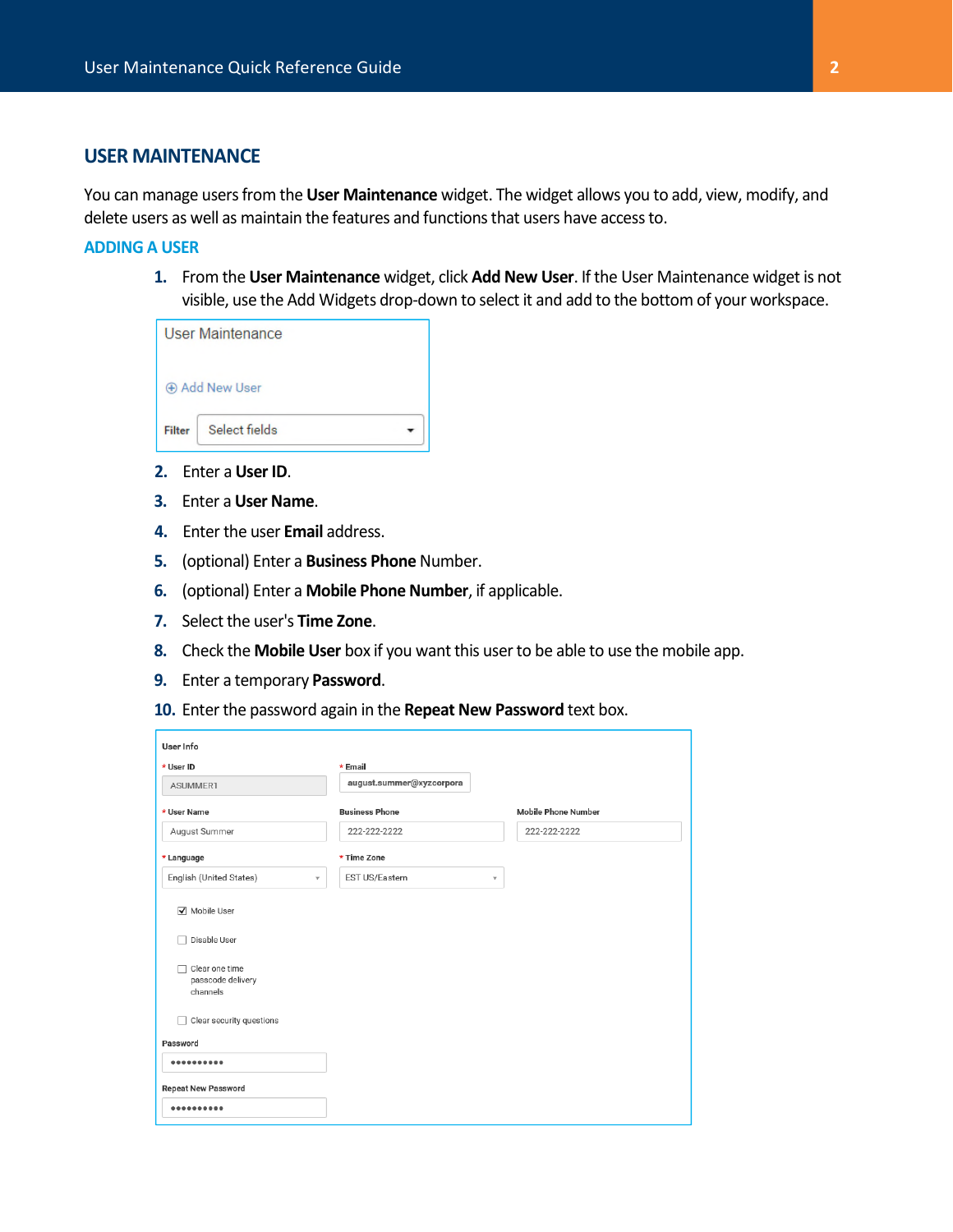- **11.** If you want to assign an existing user's permissions to this new user, use the **Existing User** dropdown to select a user.
- **12.** In the **Permissions** section, check the box(es) for the permissions you would like to grant. You can select all permissions by checking the **Select All Permissions** box.

| Permissions            |                                                       |                                       |                                                                  |
|------------------------|-------------------------------------------------------|---------------------------------------|------------------------------------------------------------------|
| Select All Permissions |                                                       |                                       |                                                                  |
|                        | $\sqrt{\phantom{a}}$ Add/edit entries to address book | Approve Payments                      | $\sqrt{\phantom{a}}$ Approve entries in address book             |
|                        | <b>√</b> Bill Payment                                 | V Legacy Reports                      | Pay employees (direct deposit)                                   |
|                        | Remote Check Deposit                                  | Require approval from another<br>user | $\sqrt{\phantom{a}}$ Send electronic payments, non-<br>expedited |
|                        | $\sqrt{\phantom{a}}$ Send expedited payments (wire    | Send loan payments and                | $\sqrt{ }$ Statements                                            |
|                        | transfer)                                             | drawdowns                             | Submit account transfers                                         |
|                        | $\triangledown$ Submit stop payments                  | User is an Administrator              | √ View account balances and<br>transactions                      |

- If you choose **Select All Permissions**, you may wish to deselect **Require approval from another user**. This will allow the user to process payments without requiring a different user to approve the payment before it is processed.
- Special consideration should be given when selecting the **User is an Administrator** permission. This permits this User Maintenance function where the user can grant permissions, accounts and limits beyond those assigned to them.
- **13.** In the **Assign Accounts** section, select the accounts the user will have access to. If you want to assign all company accounts to this user, check the **Assign All Accounts** box. If you check this box, the user will have access to company accounts added to Eastern Business Banking in the future.

| <b>Assign Accounts</b>           |                                                             |
|----------------------------------|-------------------------------------------------------------|
| <b>Assign Account Access</b>     | $\blacktriangleright$ Assign All Accounts $\textcircled{1}$ |
| user for all permitted features. | All current and future accounts are assigned to this        |

**14.** Use the **Limits** section to define overall dollar limits for transfers, wires and ACH transactions. These can be set at a daily cumulative or individual transaction limit.

| Limits |             |       |
|--------|-------------|-------|
| Daily  | Transaction | Batch |
| 25000  | 5000        |       |

- **15.** When complete, click **Add User**. You will receive a confirmation message and the user will appear in the User Maintenance widget in Entered status.
- **16.** In the **User Maintenance** widget, select the user and click **Approve** from the **Actions** list to approve this user.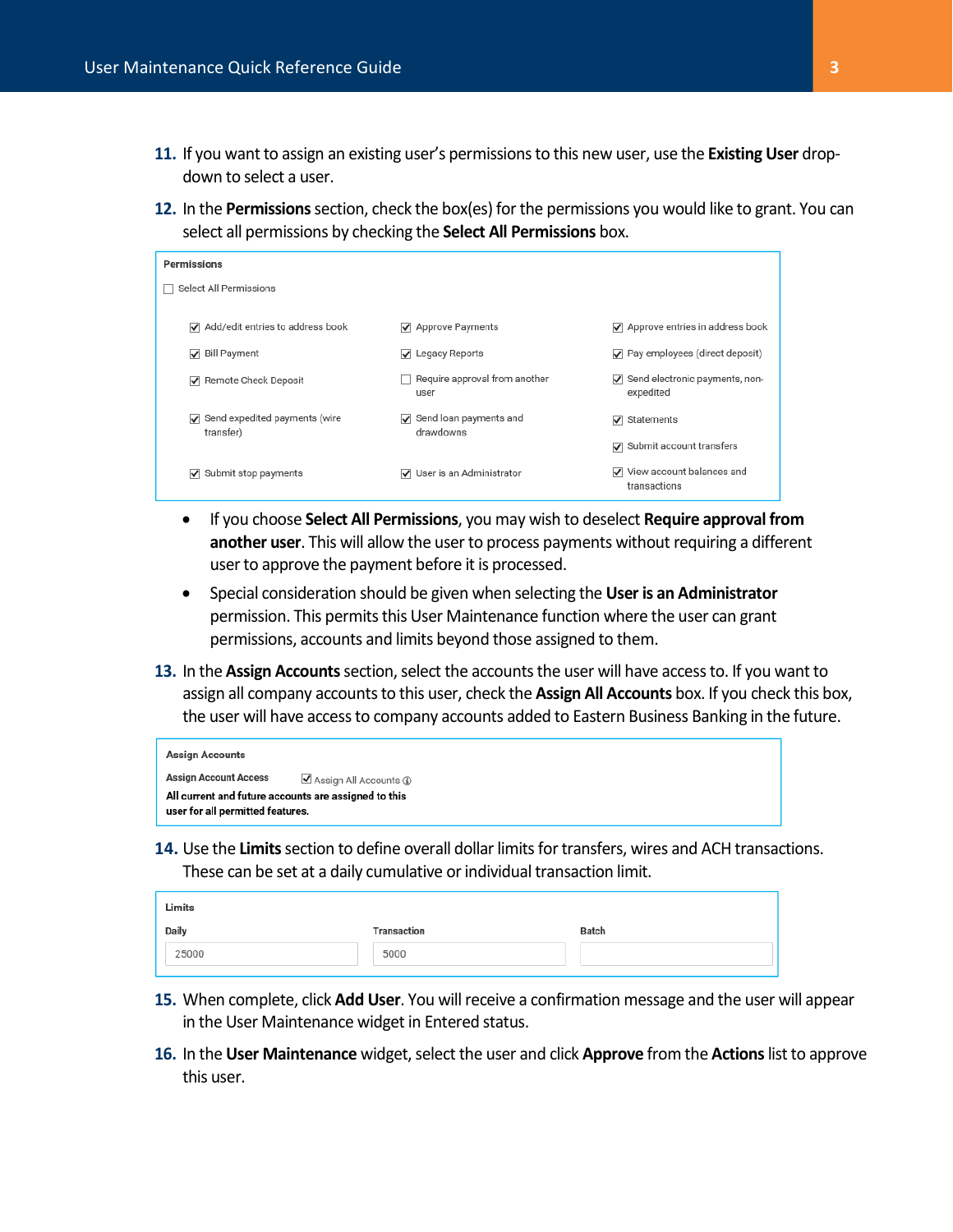## **MODIFYING A USER**

**1.** In the **User Maintenance** widget, select the user you want to modify and click **Modify** from the **Actions** list.

| <b>User Maintenance</b>                    |                                              |                  |
|--------------------------------------------|----------------------------------------------|------------------|
| <b>Add New User</b>                        |                                              |                  |
| Filter                                     | Select fields                                |                  |
| All<br>- 1                                 | <b>Actions</b>                               | <b>User Name</b> |
|                                            | View $\rightarrow$                           | April Spring     |
|                                            | View                                         | Sue Blue         |
| ∢                                          | Modify<br><b>View</b><br>Delete<br>Copy User | mmer             |
| Viewing 1-3 of 3 records<br><b>Approve</b> | <b>Delete</b>                                | <b>Restore</b>   |

- **2.** Make the desired changes to the user and click **Update**.
- **3.** You will receive a confirmation message and the user will appear in the User Maintenance widget in Modified status. Click **Approve** from the **Actions** list to approve the modifications to this user.

### **DISABLING A USER**

- **1.** In the **User Maintenance** widget, select the user you want to disable and click **Modify** from the **Actions** list.
- **2.** Check the **Disable User** box and then click **Update**.



**3.** You will receive a confirmation message and the user will appear in the User Maintenance widget in Disabled status.